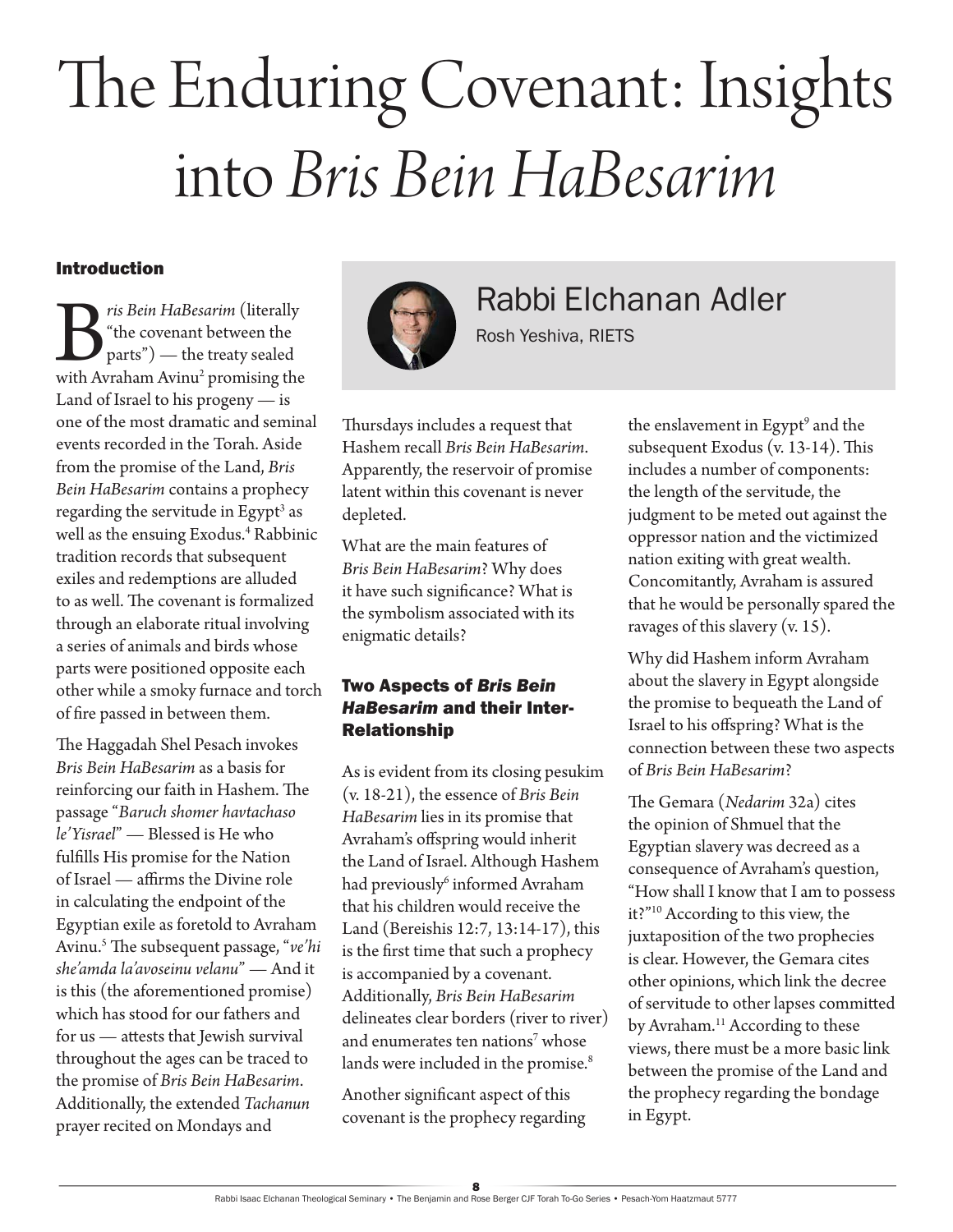#### Main Text of Bris Bein HaBesarim<sup>1</sup> (Bereishis 15:7-21)

*ז וַ יֹאמֶ ר אֵ לָ יו אֲ נִ י ה' אֲ שֶ ר הֹוצֵ אתִ יָך מֵ אּור כַ שְ דִ ים לָ תֶ ת לְ ָך אֶ ת הָ אָ רֶ ץ הַ זֹאת לְ רִ שְ תָ ּה. ח וַ יֹאמַ ר ה' אלקים בַ מָ ה אֵ דַ ע כִ י אִ ירָ שֶ נָ ה. ט וַ יֹאמֶ ר אֵ לָ יו קְ חָ ה לִ י עֶ גְ לָ ה מְ שֻ לֶ שֶ ת וְ עֵ ז מְ שֻ לֶ שֶ ת וְ אַ יִ ל מְ שֻ לָ ׁש וְ תֹר וְ גֹוזָ ל. י וַ יִקַ ח לֹו אֶ ת כָ ל אֵ לֶ ה וַ יְבַ תֵ ר אֹתָ ם בַ תָ וֶ ְך וַ יִ תֵ ן אִ יׁש בִ תְ רֹו לִ קְ רַ את רֵ עֵ הּו וְ אֶ ת הַ צִ פֹר לֹא בָ תָ ר. יא וַ יֵ רֶ ד הָ עַ יִ ט עַ ל הַ פְ גָ רִ ים וַ יַ שֵ ב אֹתָ ם אַ בְ רָ ם. יב וַ יְ הִ י הַ שֶ מֶ ׁש לָ בֹוא וְ תַ רְ דֵ מָ ה נָפְ לָ ה עַ ל אַ בְ רָ ם וְ הִ נֵ ה אֵ ימָ ה חֲ שֵ כָ ה גְ דֹלָ ה נֹפֶ לֶ ת עָ לָ יו. יג וַ יֹאמֶ ר לְ אַ בְ רָ ם יָ דֹעַ תֵ דַ ע כִ י גֵ ר יִ הְ יֶ ה זַ רְ עֲ ָך בְ אֶ רֶ ץ לֹא לָ הֶ ם וַ עֲ בָ דּום וְ עִ ּנּו אֹתָ ם אַ רְ בַ ע מֵ אֹות שָ נָ ה. יד וְ גַ ם אֶ ת הַ ּגֹוי אֲ שֶ ר*  יַעֲבֹדוּ דָן אַנֹכִי וְאַחֲרֵי כֵן יֵצְאוּ בִּרְכָשׁ גָּדוֹל. טו וְאַתָּה תָּבוֹא אֵל אֲבֹחֵיךָּ בִּשָׁלוֹם תִּקַּבֵר בִּשֵׂיבַה *טֹובָ ה. טז וְ דֹור רְ בִ יעִ י יָׁשּובּו הֵ נָ ה כִ י לֹא שָ לֵ ם עֲ וֹן הָ אֱ מֹרִ י עַ ד הֵ נָ ה. יז וַ יְ הִ י הַ שֶ מֶ ׁש בָ אָ ה וַ עֲ לָ טָ ה הָ יָ ה וְ הִ נֵ ה תַ ּנּור עָ שָ ן וְ לַ פִ יד אֵ ׁש אֲ שֶ ר עָ בַ ר בֵ ין הַ גְ זָ רִ ים הָ אֵ לֶ ה. יח בַ ּיֹום הַ הּוא כָ רַ ת ה' אֶ ת אַ בְ רָ ם בְ רִ ית לֵ אמֹר לְ זַ רְ עֲ ָך נָ תַ תִ י אֶ ת הָ אָ רֶ ץ הַ זֹאת מִ נְ הַ ר מִ צְ רַ יִ ם עַ ד הַ נָ הָ ר הַ גָ דֹל נְ הַ ר פְ רָ ת. יט אֶ ת הַ קֵ ינִ י וְ אֶ ת הַ קְ נִ זִ י וְ אֵ ת הַ קַ דְ מֹנִ י. כ וְ אֶ ת הַ חִ תִ י וְ אֶ ת הַ פְ רִ זִ י וְ אֶ ת הָ רְ פָ אִ ים. כא וְ אֶ ת הָ אֱ מֹרִ י וְ אֶ ת הַ כְ נַעֲ נִ י וְ אֶ ת הַ ִגרְ גָ שִ י וְ אֶ ת הַ יְבּוסִ י.*

*7 He said to him, "I am Hashem who brought you out of Ur Kasdim to assign you this land as a possession." 8 And he said, "My Lord, Hashem, how shall I know that I will possess it?" 9 He answered, "Bring Me a three-year-old heifer, a three-year-old she-goat, a three-year-old ram, a turtledove, and a young dove." 10 He brought Him all these; he cut them in the center, placing each piece opposite the other; but he did not cut up the bird. 11 Birds of prey descended upon the carcasses, and Abram drove them away. 12 As the sun was about to set, a deep sleep fell upon Abram, and behold — a great dark dread descended upon him. 13 And He said to Abram, "Know well that your offspring shall be strangers in a land not theirs, and they shall be enslaved and oppressed four hundred years; 14 But also the nation that they shall serve, I shall judge, and afterwards they shall leave with great wealth. 15 As for you, You shall go to your fathers in peace; You shall be buried in a ripe old age. 16 And they shall return here in the fourth generation, for the iniquity of the Amorites is not yet complete." 17 When the sun set and it was very dark, there appeared a smoking oven, and a flaming torch which passed between these pieces. 18 On that day Hashem made a covenant with Abram, saying, "To your offspring I assign this land, from the river of Egypt to the great river, the river Euphrates: 19 the Kenites, the Kenizzites, the Kadmonites, 20 the Hittites, the Perizzites, the Rephaim, 21 the Amorites, the Canaanites, the Girgashites, and the Jebusites."*

This connection can be discerned from a pasuk that serves as a bridge between the two aspects of the covenant (v. 16): "And they shall return here in the fourth generation."12 The juxtaposition of this pasuk with the reference to the Egyptian exile implies that the reason for mentioning the latter event was in order to impress upon Avraham that his offspring's inheriting of the Land would not happen until after their being enslaved in a foreign

land. Indeed, several commentators interpret Avraham's question, "How shall I know that I will possess it?" to mean "In what way will I inherit the Land?"13 To this query Hashem responded that the inheritance would not be granted immediately inasmuch as the iniquities of the Amorites were not yet complete. Rather, there would first be a four-hundred-year period of servitude which would culminate in an Exodus, after which the later generation would inherit the

Land bequeathed to Avraham in this covenant.

Taking this a step further, we may suggest that the slavery in Egypt was not merely a "holding period"; it was a necessary condition — a prerequisite for receiving the Land. In order for the Jewish people to become worthy of the gift of Eretz Yisrael, they would first need to undergo a refinement process through the travails of the Egyptian servitude.<sup>14</sup>

In this vein, Rav Yitzchak Zev Soloveitchik (The Griz) elucidates a comment of Rashi which implies that *Bris Bein HaBesarim* was a voluntary covenant incumbent on those descendants deemed to be spiritual heirs to the legacy of Avraham. Commenting on the verse that describes Esav's leaving the Land of Canaan to settle in Seir "because of his brother Yaakov" (Bereishis 36:6), Rashi states:

מפני יעקב אחיו, מפני שטר חוב של גזירת כי גר יהיה זרעך, המוטל על זרעו של יצחק, אמר אלך לי מכאן, אין לי חלק לא במתנה שנתנה לו הארץ הזאת, ולא בפרעון השטר. *Because of Yaakov his brother — Because of the contract of debt of the decree (Genesis 14:13), "your seed shall be sojourners etc." which was imposed upon Isaac's descendants. He said, "I will get myself away from here. I desire no part, neither of the gift of this land which has been made to him (my father) nor in the payment of the contract."* The Griz infers from Rashi's comments that inheriting the Land was conditioned upon first spending time as sojourners in a foreign land. By leaving Canaan now for the "greener pastures" of Seir, Esav wished to avoid "paying the price" associated with inheriting the Land.

Based on this insight, the Griz elucidates the significance of the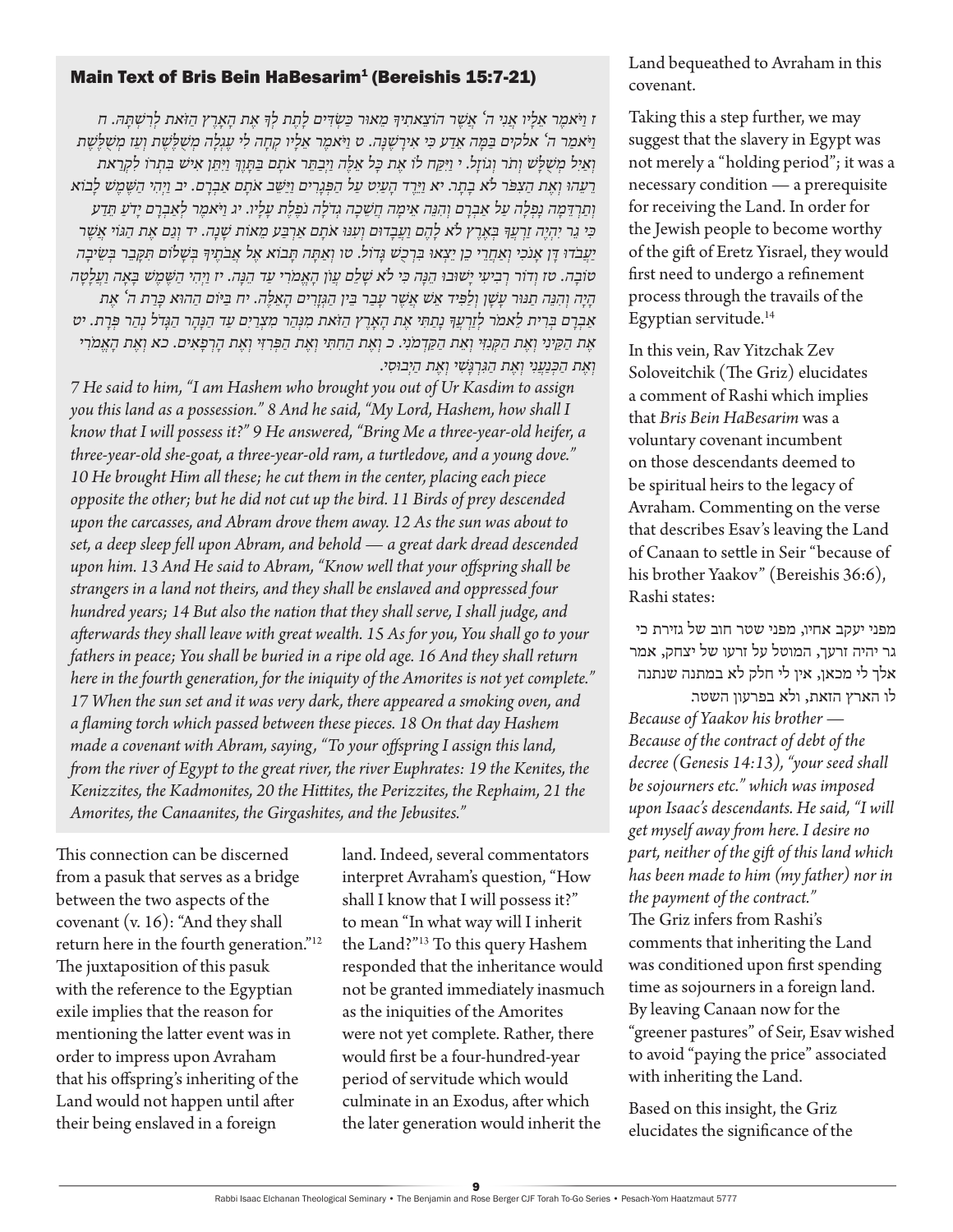words *"yado'a teida*" — "know well" — which introduce the prophecy of the Egyptian bondage (v. 13). By prefacing the prophecy with these seemingly superfluous words,<sup>15</sup> Hashem wished not only to inform Avraham about the impending bondage of his children but also to stipulate the terms relating to his offspring's inheritance of the Land.

#### Symbolism of the Various Creatures — *Korbanos*

*Bris Bein HaBesarim* is replete with symbolism. In response to Avraham's question, "How shall I know that I will possess it?" (v. 8), Hashem instructs him to take<sup>16</sup> "a three-yearold<sup>17</sup> heifer, a three-year-old she-goat, a three-year-old ram, a turtledove and a young dove. The animals were all cut into halves while the birds $18$ were not." The next verse (v. 10) relates, "Birds of prey descended upon the carcasses and Avraham drove them away." Rashi notes that in ancient times, the splitting of animals and walking between them was a common symbolic act of entering into a covenant.<sup>19</sup> However, the commentaries probe the details described here for deeper symbolic meaning and offer an array of fascinating insights.

Rashi explains that the animals represent various *korbanos* that Bnei Yisrael would eventually bring to atone for their sins.<sup>20</sup> The heifer corresponds to the heifer brought on Yom Kippur, the heifer brought for mistakes of the Sanhedrin (*par he'elem davar shel tzibbur*) and the *eglah arufah* (the cow that is killed when a body is found between cities). The she-goat corresponds to the goat that was brought on Yom Kippur, the goat brought on the holidays and the goat

brought for individual sin offerings. The ram symbolizes the *asham* sacrifice for specific definite sins (*asham vadai*) and contingent sins (*asham taluy*) and the sheep offered for an individual sin offering.<sup>21</sup>

According to Rashi, the *korbanos* served as the merit upon which the promise of the Land was based. Avraham's query "How shall I know that I will possess it?" is interpreted to mean, "In what merit will I possess it?" Hashem's response was that it would be through the merit of *korbanos*, which would provide atonement.<sup>22</sup>

Ramban similarly interprets the creatures' symbolism in terms of *korbanos*, and notes that the birds were not cut since the Torah states with regard to the bird offering (Vayikra 1:17 and 5:8), "He shall not separate [them]."23 Additionally, the Ramban explains the symbolism of the birds of prey that descended upon the carcasses and were chased away by Avraham as reminiscent of an era of religious persecution where attempts would be made to abolish the service of *korbanos* in the Beis Hamikdash, but the Jewish people would successfully resist these challenges.<sup>24</sup>

### The Creatures as Symbolic of Am Yisrael and the Nations of the World

Rashi, based on the Midrash, provides additional symbolism of the creatures mentioned in the *Bris Bein HaBesarim*. The animals represent the nations of the world who are compared to heifers, rams and goats, while the Jewish people are compared to the turtledove. The splitting of the animals portends the eventual demise of the various nations. The birds were not cut because they correspond to the

Jewish people who are eternal.

Based on this symbolism, the Radak explains that the animal halves were positioned opposite one another (v. 10) to indicate that the nations of the world would eventually "selfdestruct" as a result of mutual military aggression. In addition, it illustrates that their competing ideologies and inherent factionalism inhibit them from joining together in a harmonious alliance. By contrast, the Radak notes, the birds (symbolizing Am Yisrael) were not cut because despite the Jews' historical split into two separate kingdoms, they remain a nation united by their faith capable of joining together in the Messianic era. It also reflects the fact that during the long period of exile, the Jewish people will remain loyal to the Torah and never completely assimilate.<sup>25</sup>

Radak proceeds to offer an insightful interpretation of the birds of prey that descended upon the carcasses and were driven away (v. 11). Radak suggests that the *pegarim* (carcasses) described are not the animal carcasses but rather the whole birds who represent the Jewish people. Based on this he writes the following:

רמז לו בזה כי בכל דור ודור אומות העולם עומדים עלינו לכלותינו והקב"ה מצילנו מידם בזכות אברהם.

*This is an allusion to the fact that in each generation, the nations of the world stand ready to destroy us and the Holy One Blessed Be He saves us from their hand in the merit of Avraham.<sup>26</sup>* Radak's comments, taken almost verbatim from the *Vehi She'amda* passage of the Haggadah, shed a beautiful light on the aforementioned passage. The word *Vehi* - "And it" — refers to *Bris Bein HaBesarim* (referenced in the previous paragraph in the Haggadah). The section goes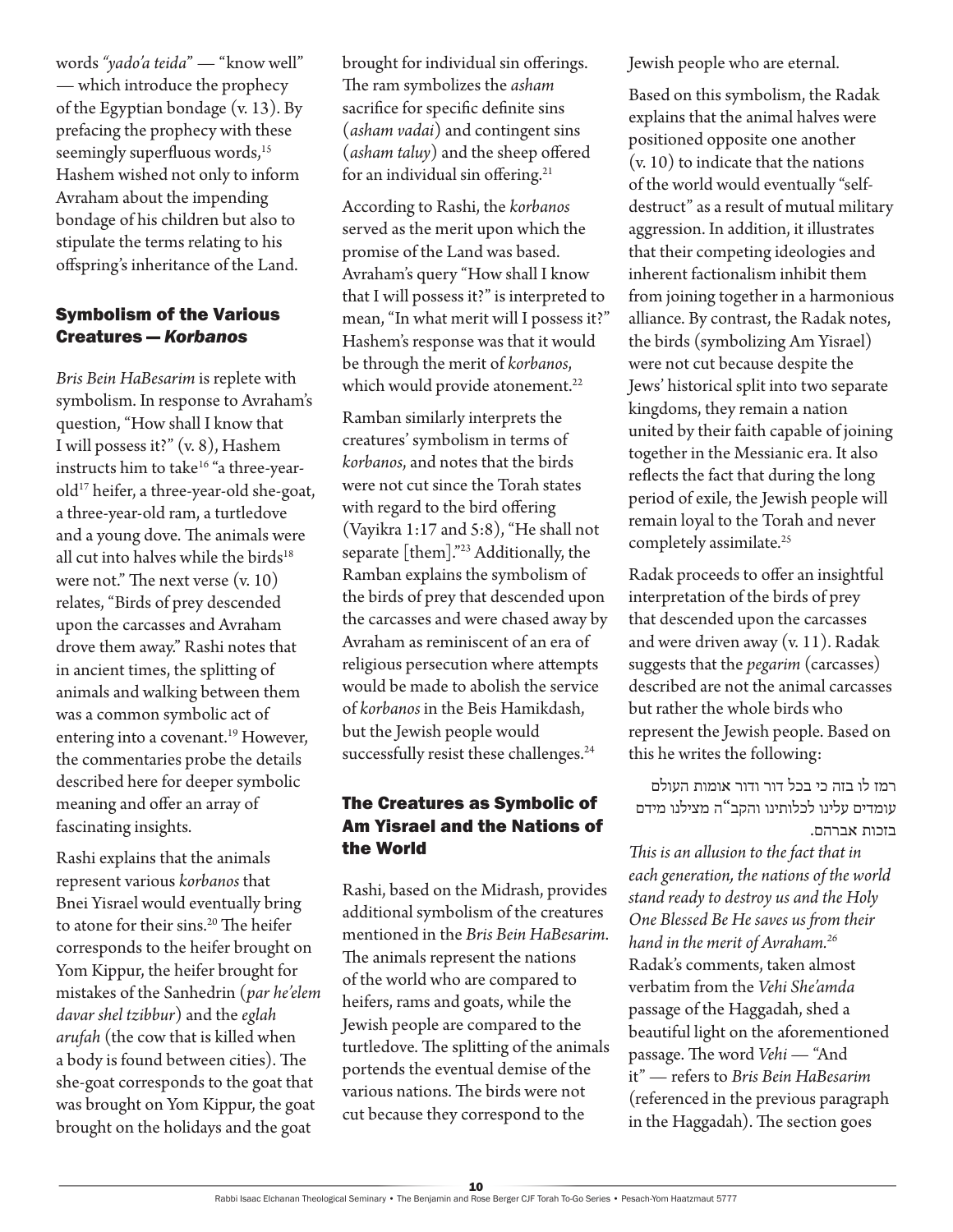on to relate how in every generation there are those who rise up to destroy Am Yisrael; yet HaKadosh Baruch Hu saves us from their clutches. How has *Bris Bein HaBesarim* stood for our forefathers and us? The answer lies in the symbolism of this verse as interpreted by the Radak. The vultures attempted to harm the whole bird carcasses but Avraham, with Divine assistance, successfully drove them away.

#### The Symbolism of the Four Exiles and Their Significance

Commenting on the phrases associated with the dread that overcame Avraham (v. 12), the Midrash states the following:

והנה אימה חשיכה גדולה נופלת עליו אימה זו בבל דכתיב (דניאל ג) באדין נבוכדנצר התמלי חמא חשיכה זו מדי שהחשיכה עיניהם של ישראל בצום ובתענית גדולה זו יון ... נופלת עליו זו אדום שנאמר מקול נפלם רעשה הארץ. ויש שמחלפין נופלת עליו זו בבל דכתיב בה (ישעיה כא) נפלה נפלה בבל גדולה זו מדי דכתיב )אסתר ג( אחר הדברים האלה גדל המלך אחשורוש חשיכה זו יון שהחשיכה עיניהם של ישראל בגזרותיה שהיתה אומרת לישראל כתבו על קרן השור שאין לכם חלק באלהי ישראל אימה זו אדום דכתיב )דניאל ו( וארו חיוא רביעאה דחילה ואמתני ותקיפא יתירא.

*"A great dark dread descended upon him," Dread refers to Bavel … Dark refers to Madai … Great refers to Greece … Descended upon him refers to Rome … There is a different version: Descended upon him refers to Bavel … Great refers to Madai … Dark refers to Greece … Dread refers to Rome.<sup>27</sup>* **Bereishis Rabbah no. 44**

According to the Midrash, *Bris Bein HaBesarim* contains symbolism regarding the four exiles that will span the course of history until the

Messianic age.<sup>28</sup> The Torah alludes to each of these exiles with a particular word used in connection with the terror experienced by Avraham as he was about to be informed about the Egyptian servitude.<sup>29</sup>

What is the connection between the four exiles and *Bris Bein HaBesarim*, whose focus seems to be on the promise of Eretz Yisrael?

Ramban explains that the four exiles constitute a built-in caveat to Hashem's gift of the Land. If the Jewish people sin, they will have to suffer through exile and only then will they receive the Land of Israel.<sup>30</sup>

On the other hand, Abarbanel (in *Sefer Yeshuos Meshicho)* explains that the purpose of *Bris Bein HaBesarim* was to show Avraham four kingdoms and their destruction in response to Avraham's question "How shall I know?" According to Abarbanel, Avraham wished to know if the Jewish people would inherit the Land on a permanent basis like all other inheritances. In response, Hashem showed Avraham that even after the Jewish people enter the Land, they will be exiled and experience four different exiles.<sup>31</sup> Once those four kingdoms will be destroyed, Mashiach will arrive and the Jewish people will possess the Land forever.

Radak follows this approach as well. He explains that Avraham's question "How shall I know?" related to how the inheritance will take place. Namely, will the Jewish people remain in the Land permanently or will they be exiled? If they are to be exiled, what will come afterward? In response, Hashem showed him the animals which represent different periods of exile. The heifer represents the exile to Egypt. The goat represents the Greek Empire which is compared to a goat.

Thus began a period of bondage in Eretz Yisrael, which was continued by the Roman Empire, culminating in the Jews' exile from the Land.32 The Ram represents the First Temple and the exile to Bavel, which was extended by Paras and Madai.<sup>33</sup>

We may further suggest that the four exiles and the redemption from them correspond to the bondage in Egypt and the ensuing Exodus. The bondage and redemption from Egypt serve as a blueprint for all subsequent exiles and redemptions. Just as we find after the splitting of the sea that "there did not remain a single one" (Shemos 14:28), so too, the nations responsible for Am Yisrael's future exile will fade into oblivion (as symbolized by the cutting up of the animals). When Hashem informed Avraham about the exile to Egypt and the redemption, it symbolizes all periods of exile and that "in each generation, they stand ready to destroy us and Hashem saves us from their hand."34

### Further Symbolism in *Bris Bein HaBesarim*

According to midrashic sources, *Bris Bein HaBesarim* contains symbolic allusions to profound concepts and historical milestones. These include: Beis HaMikdash, Gehenom, *kerias*  Yam Suf and Matan Torah.<sup>35</sup> Each of these aspects and the relationship between them carries enormous mystical significance that transcends our discussion.<sup>36</sup>

From a linguistic perspective it is noteworthy that *Bris Bein HaBesarim* shares some striking commonalities with the Torah's narrative concerning Avraham's pursuit of the four kings. These include the names of some of the 10 nations whose land was being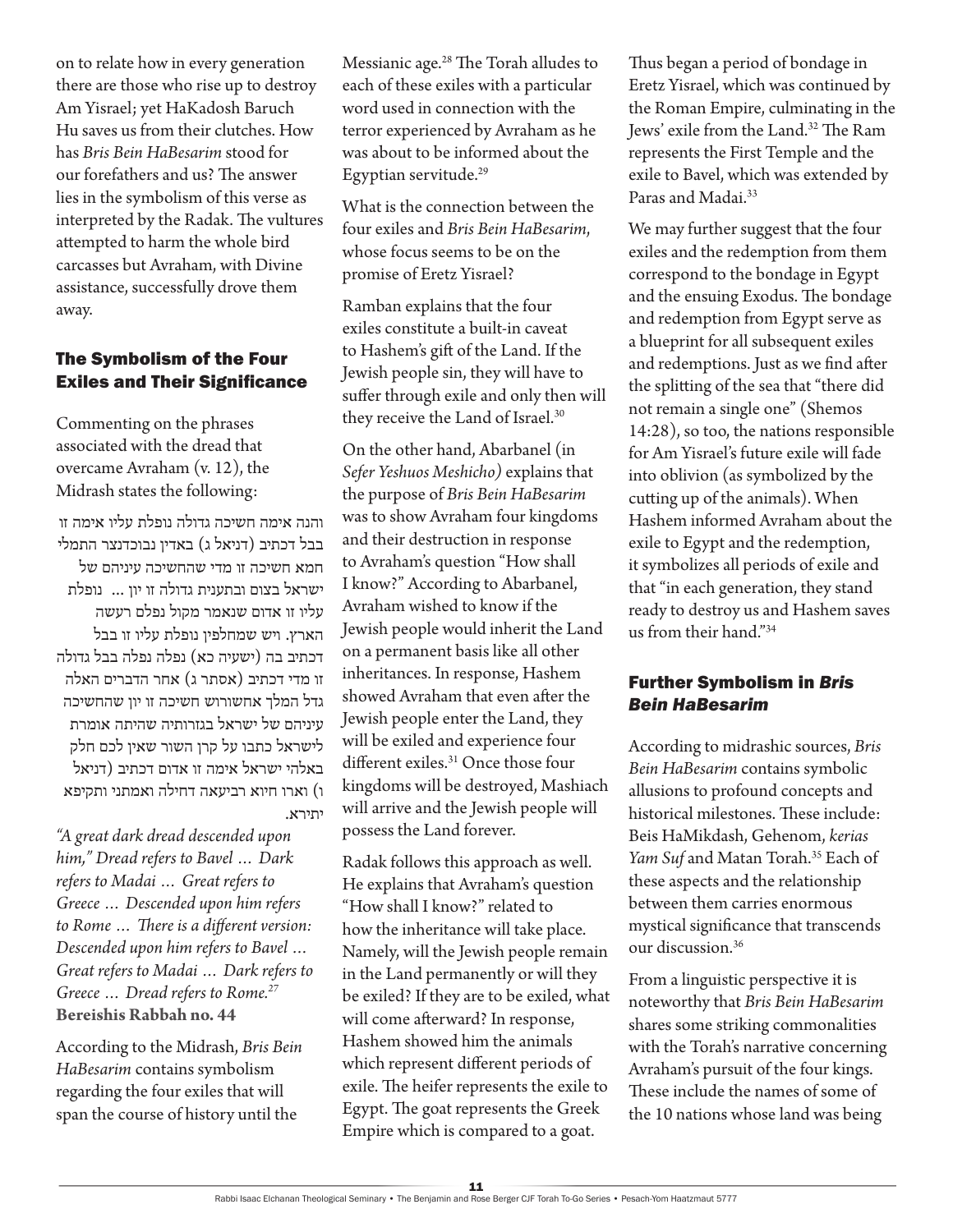promised, as well as several word associations.37 The significance of these literary parallels is not explicitly addressed in the midrashim,<sup>38</sup> and merits further attention.39

## Conclusion: *Bris Bein HaBesarim* as a Source of Ongoing Inspiration

Pesach affords us a golden opportunity to revel in the remarkable historical journey experienced by our people from *yetzias Mitzrayim* until our very day. Simultaneously, we are summoned to renew our faith in the glorious prophecies associated with the Messianic age. For both of these dimensions, *Bris Bein HaBesarim* serves as an anchor and guidepost. It is, at once, a powerful testament to Hashem's protection of our people throughout the ages, as well as a compass that lays out a vision drawing us to our ultimate inheritance of the Promised Land and to the rebuilding of the *Beis HaMikdash*.

### Endnotes

1 According to most commentaries, *Bris Bein HaBesarim* begins with "*Achar hadevarim ha'eila*" (15:1). See, however, Tosafos to *Berachos* 7b, who posits (based on several textual discrepancies) that the account described in verses 1-6 occurred at a subsequent occasion, while *Bris Bein HaBesarim* begins with verse 7.

2 For the sake of clarity we have consistently referred to the protagonist by the name Avraham. It should be noted, however, that the name change from Avram to Avraham did not occur until later on in Parshas Lech Lecha (in connection with the commandment of Bris Mila).

3 Interestingly, the verses here do not reference Egypt by name but speak instead of a "land that is not theirs." According to Midrashic sources, this is because the 400 years of sojourning began with the birth of Yitzchak and included the years that the latter spent as a stranger in Eretz Yisrael (which was then under the dominion of other nations). [See, however, Shemos 12:40 and the commentaries there.]

4 Indeed, Rashi (Shemos 12:42) cites a midrashic tradition that *Bris Bein HaBesarim* took place on the night of the 15th of Nisan, the same calendar day as the Exodus itself.

5 See *Chidushei HaGriz al HaTorah*, Parshas Bo (cited also in *Haggadah MiBeis Levi*) who suggests an ingenious explanation of this passage in terms of how Hashem manipulated various numerical calculations associated with the Exodus to ensure that they each converged at the identical point in history.

6 It should be noted that various midrashic accounts suggest that Avraham was 70 years old at the time of *Bris Bein HaBesarim* (see Rashi to Shemos 12:40). This assumption necessitates reconstructing the chronological flow of the events described in Parshas Lech Lecha since the Torah records Avraham's age at the outset of the parsha as 75. [For further elaboration, see Ramban to Shemos ibid, *Daas Zekeinim* to Bereishis 12:4, Tosafos to *Berachos* 7b and *Shabbos* 10b s.v. *Shel*.] If so, the prophecies of *Bris Bein HaBesarim* actually preceded those recorded earlier in the parsha.

7 As noted by Rashi, seven of the ten nations were promised for an earlier point in history while the remaining three (Keini, Kenizi and Kadmoni) were intended for the Messianic era.

8 Ramban to Bereishis 15:18. See there for an analysis of the relationship between the various promises issued to Avraham regarding his offspring inheriting the Land.

#### 9 See note 3 above.

10 The language employed in the Gemara in describing this sin is "*shehifriz al midosav*," which Rashi interprets to mean that Avraham went beyond what was appropriate in inquiring about Hashem's attributes. See, however, *HaKesav Ve'Hakabala*, who notes that this statement should not be taken literally. See also *Gevuros Hashem* (chapter 9) of the Maharal for a profound interpretation of this statement.

11 See Maharal ibid, who finds a common motif in all of the various opinions. See, also, *VaTisa'eini Ru'ach* by R. Shabtai Sabato (Parshas Lech Lecha) for an original perspective on the various opinions cited in the Gemara. Also noteworthy are the comments of the Ramban (Bereishis

12:10), who views the bondage in Egypt as a punishment for Avraham's going down to Egypt when there was a famine rather than remaining in the Land and having faith in Hashem. For a discussion of Ramban's view, see the notes of Rabbi Chavell ibid.

12 For differing interpretations as to whether "the fourth generation" refers to Avraham's progeny or to the Emorites, see Rashi and Ramban ibid.

13 See *Bechor Shor*. [By contrast, Rashi explains that Avraham wished to know what merits were required for his offspring to inherit the Land. According to the Ramban, Avraham requested assurances that his sins or those of children would not cause Hashem to renege on this guarantee.]

14 Indeed, the Gemara (*Berachos* 5a) lists Eretz Yisrael as one of the three gifts that were granted to the Jewish People via *yisurim* (suffering).

15 The words *yado'a teda* seem extraneous in light of the comment of the Rambam in *Moreh Nevuchim* that every prophecy is transmitted with absolute certainty. Therefore, it must mean something more than just knowing that the prophecy will be fulfilled.

16 Most commentaries assume that the Torah's description of Avraham's taking and cutting up of the animals were events that actually transpired as he received the prophecy. According to Abarbanel (*Yeshuos Meshicho*, p. 16) all of this was part of Avraham's prophetic vision.

17 An alternative rendition offered by the *meforshim* for the word "*meshuleshes*" is an animal that was a third-born to the mother (see Radak). Rashi, based on midrashic sources, explains that three animals of each species were taken.

18 Although the Torah uses the singular expression ("*ve'es hatzipor lo vasar*"), most commentators explain that this refers to both the turtledove and the young dove whose carcasses remained intact and were placed opposite one another. [Interestingly, *Pirkei de'Rebbi Eliezer* implies that they remained alive.]

19 For elaboration of this practice see Rabbeinu Bachya (15:18) and *Sefer Haikarim* of R. Yosef Albo (Maamar 4, #45).

20 Rashi does not explain which *korbanos* the turtledove and the young dove refer to.